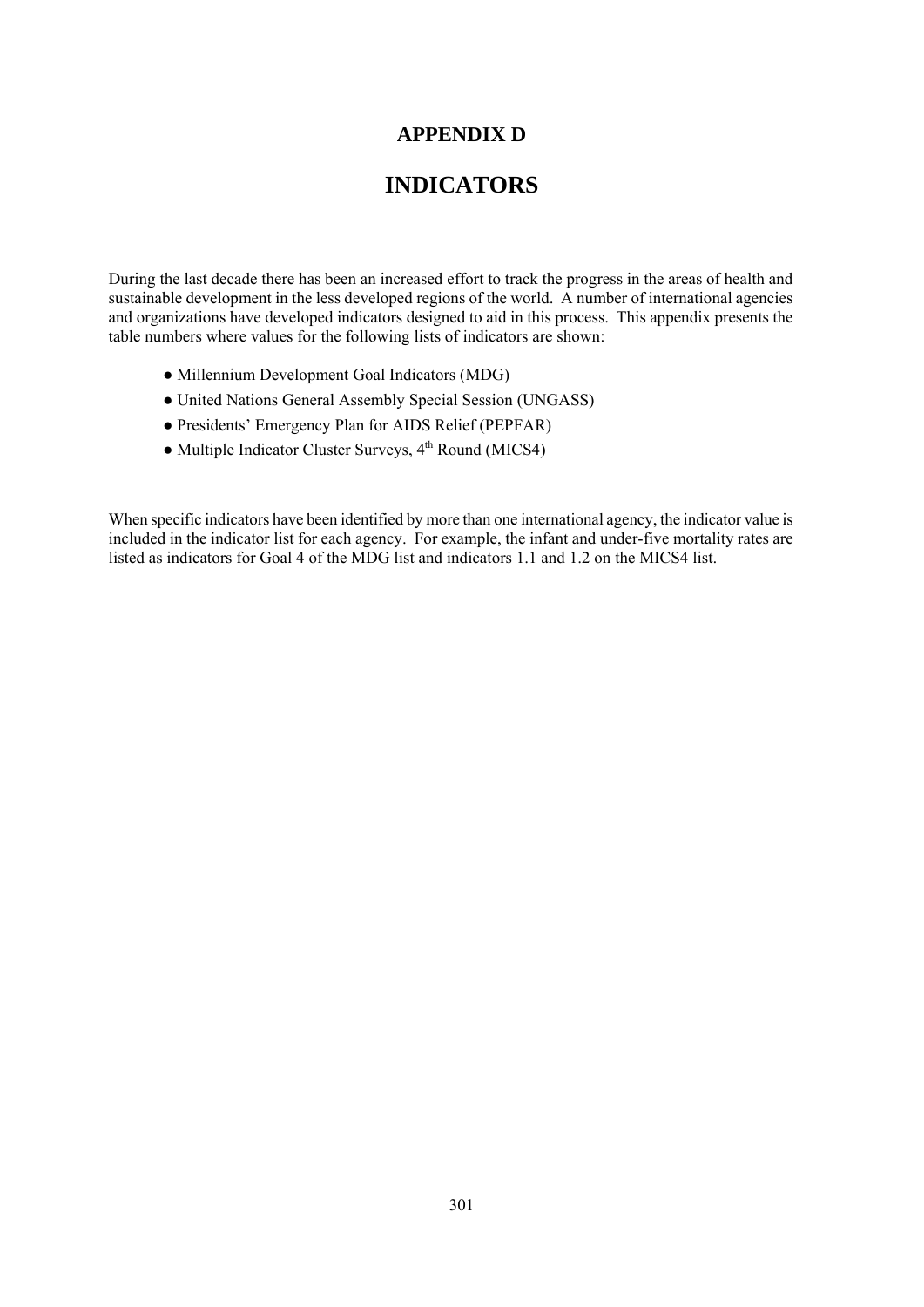### **Millennium Development Goal Indicators**

| Goal                                           | <b>Indicator</b>                                                                                          | <b>Table</b> |  |  |  |
|------------------------------------------------|-----------------------------------------------------------------------------------------------------------|--------------|--|--|--|
|                                                | 1. Eradicate extreme poverty and hunger                                                                   |              |  |  |  |
|                                                | 1.8. Prevalence of underweight children under five years of age                                           | 11.1         |  |  |  |
|                                                | 2. Achieve universal primary education                                                                    |              |  |  |  |
|                                                | 2.1 Net enrolment ratio in primary education                                                              | 2.13         |  |  |  |
|                                                | 2.3 Literacy rate of 15-24 year-olds                                                                      | $3.3.1 - 2$  |  |  |  |
| 3. Promote gender equality and empower women   |                                                                                                           |              |  |  |  |
|                                                | 3.1 Ratios of girls to boys in primary, secondary and tertiary education                                  | 2.13         |  |  |  |
| 4. Reduce child mortality                      |                                                                                                           |              |  |  |  |
|                                                | 4.1 Under-five mortality rate                                                                             | 8.1          |  |  |  |
|                                                | 4.2 Infant mortality rate                                                                                 | 8.1          |  |  |  |
|                                                | 4.3 Percentage of 1 year-old children immunized against measles                                           | 10.2         |  |  |  |
|                                                | 5. Improve maternal health                                                                                |              |  |  |  |
|                                                | 5.1 Maternal mortality ratio                                                                              |              |  |  |  |
|                                                | 5.2 Percentage of births attended by skilled health personnel                                             | 9.6          |  |  |  |
|                                                | 5.3 Contraceptive prevalence rate                                                                         | 7.3          |  |  |  |
|                                                | 5.4 Adolescent birth rate                                                                                 | 5.1          |  |  |  |
|                                                | 5.5 Antenatal care coverage (at least one visit and at least four visits)                                 | 9.2          |  |  |  |
|                                                | 5.6 Unmet need for family planning                                                                        | 7.12.1       |  |  |  |
| 6. Combat HIV/AIDS, malaria and other diseases |                                                                                                           |              |  |  |  |
|                                                | 6.1 HIV prevalence among population aged 15-24 years                                                      | 14.7         |  |  |  |
|                                                | 6.2 Condom use at last high-risk sex                                                                      | na           |  |  |  |
|                                                | 6.3 Proportion of population aged 15-24 years with comprehensive correct knowledge<br>of HIV/AIDS         | 13.16        |  |  |  |
|                                                | 6.4 Ratio of school attendance of orphans to school attendance of non-orphans aged<br>$10-14$ years       | 2.11         |  |  |  |
|                                                | 6.7 Percentage of children under five sleeping under insecticide-treated bednets                          | 12.5         |  |  |  |
|                                                | 6.8 Percentage of children under five with fever who are treated with appropriate anti-<br>malarial drugs | 12.8         |  |  |  |
| 7. Ensure environmental sustainability         |                                                                                                           |              |  |  |  |
|                                                | 7.8 Proportion of population using an improved drinking water source                                      | 2.1          |  |  |  |
|                                                | 7.9 Proportion of population using an improved sanitation facility                                        | 2.2          |  |  |  |
| $na = not applicable$                          |                                                                                                           |              |  |  |  |

Please note that Indicator 6.2, "Condom use at last high-risk sex," can be calculated using DHS data, but it is no longer shown in the final reports. The denominator for this MDG indicator still uses a definition of "noncohabiting, non-marital partner" for high-risk sex. This is an older definition, and is no longer employed by DHS.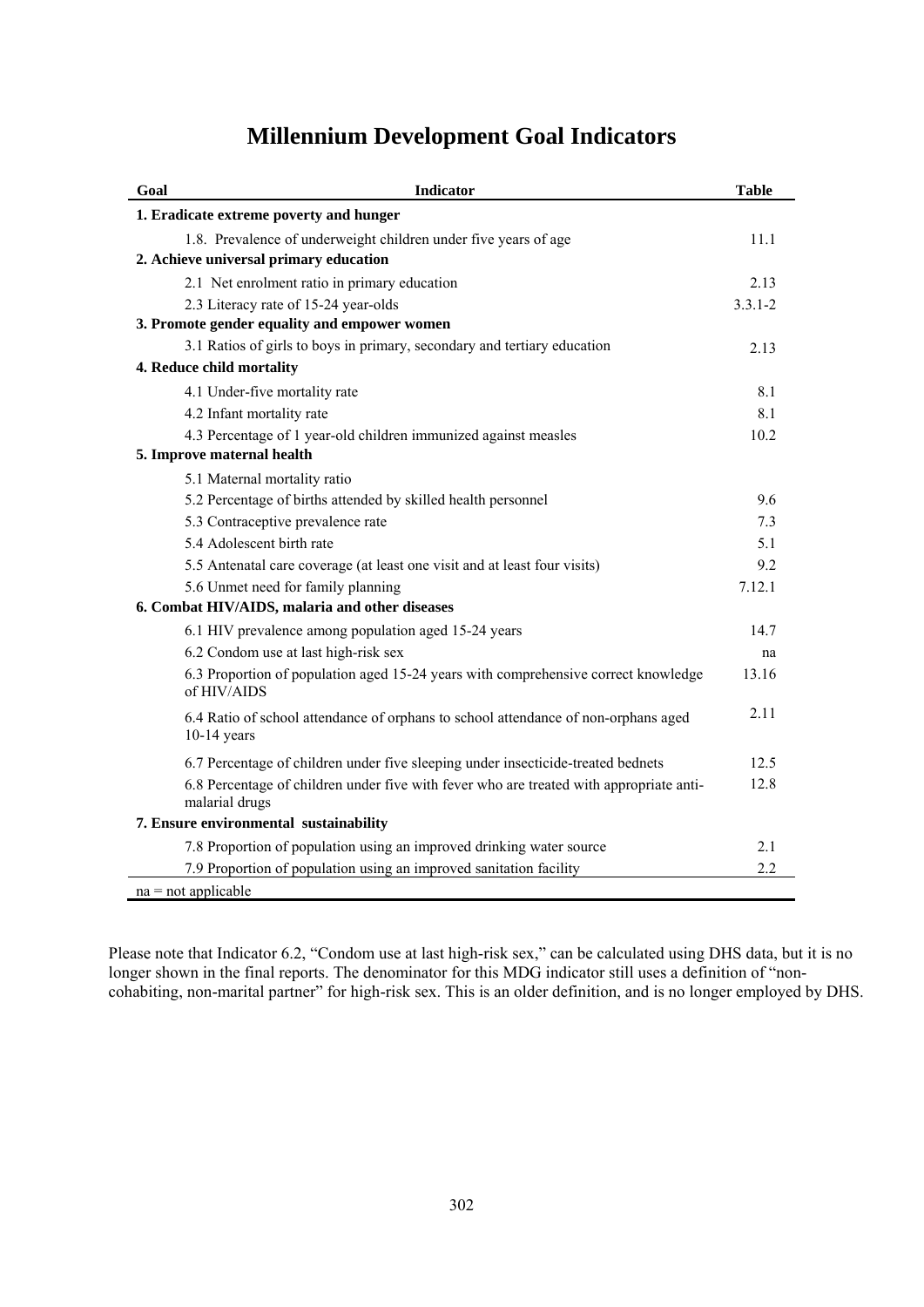## **UNGASS Indicators**

| <b>Indicator</b>                                                                                                                                                                                | <b>Table</b>        |  |  |
|-------------------------------------------------------------------------------------------------------------------------------------------------------------------------------------------------|---------------------|--|--|
| <b>National Programs</b>                                                                                                                                                                        |                     |  |  |
| 7. Percentage of women and men aged 15-49 who received an HIV test in the last 12<br>months and who know the results                                                                            | 13.11.1/<br>13.11.2 |  |  |
| <b>Knowledge and Behavior</b>                                                                                                                                                                   |                     |  |  |
| 12. Current school attendance among orphans and among non-orphans aged 10-14                                                                                                                    | 2.11                |  |  |
| 13. Percentage of young women and men aged 15-24 who both correctly identify ways of<br>preventing the sexual transmission of HIV and who reject major misconceptions<br>about HIV transmission | 13.16               |  |  |
| 15. Percentage of young women and men who have had sexual intercourse before the age<br>of $15$                                                                                                 | 13.17               |  |  |
| 16. Percentage of adults aged 15-49 who have had sexual intercourse with more than one<br>partner in the last 12 months                                                                         | 13.8.1/<br>13.8.2   |  |  |
| 17. Percentage of adults aged 15-49 who had more than one sexual partner in the past 12<br>months who report the use of a condom during their last intercourse                                  | 13.8.1/<br>13.8.2   |  |  |
| Impact                                                                                                                                                                                          |                     |  |  |
| 22. Percentage of young women and men aged 15-24 who are HIV infected                                                                                                                           | 14.7                |  |  |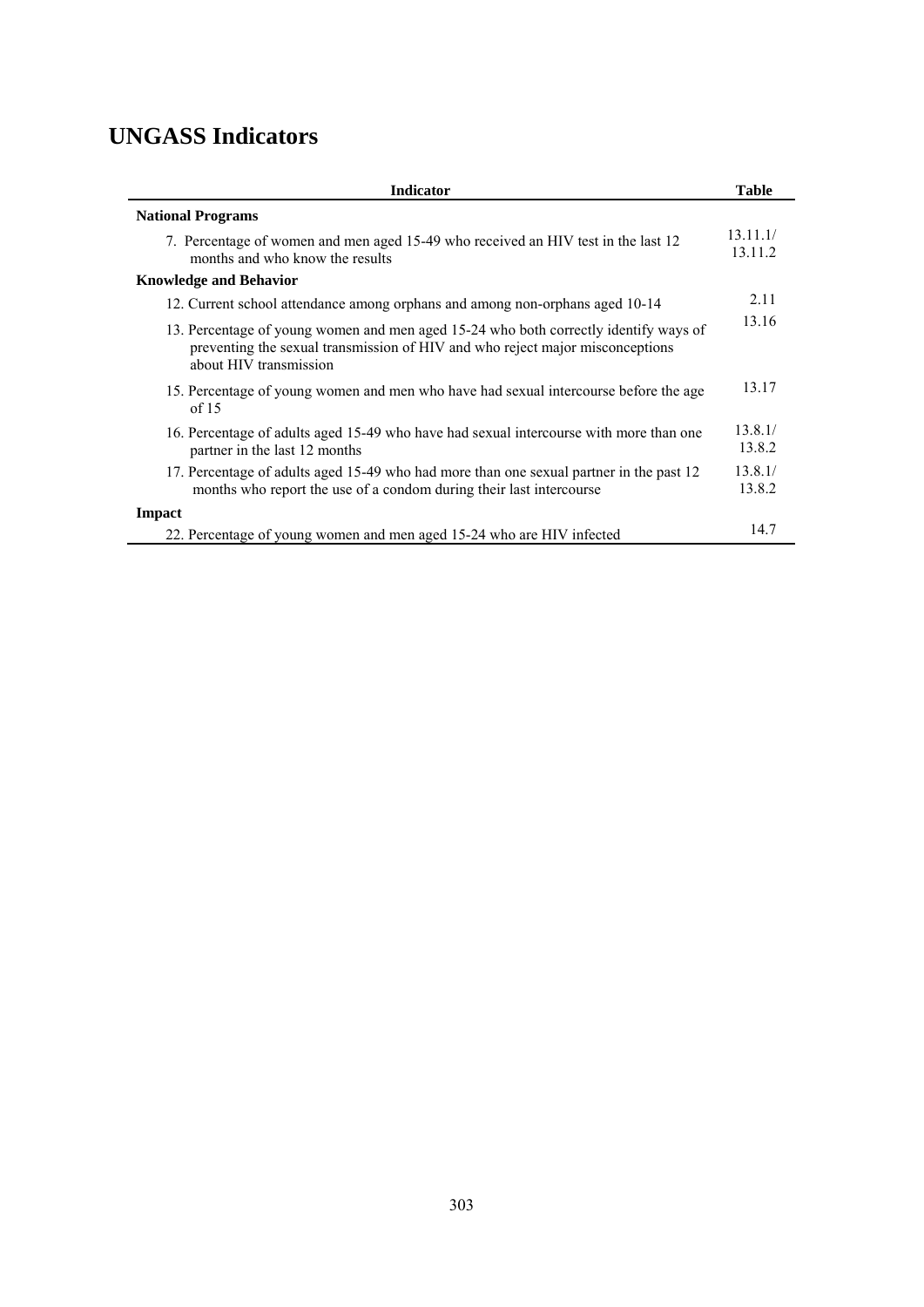# **President's Emergency Plan for AIDS Relief (PEPFAR)**

|                                                       | Indicator                                                                                                                                                                                   | <b>Table</b>        |  |  |  |  |
|-------------------------------------------------------|---------------------------------------------------------------------------------------------------------------------------------------------------------------------------------------------|---------------------|--|--|--|--|
| <b>Prevention Sub Area 1: PMTCT</b>                   |                                                                                                                                                                                             |                     |  |  |  |  |
| P1.6.D                                                | Percentage of infants by feeding type                                                                                                                                                       | 11.3                |  |  |  |  |
| P1.1.N                                                | Percentage of pregnant women who were tested for HIV and know their<br>results                                                                                                              | 13.12               |  |  |  |  |
|                                                       | Prevention Sub Area 3: Injection Safety and Waste Disposal                                                                                                                                  |                     |  |  |  |  |
| P3.4.N                                                | Average number of medical injections per person per year                                                                                                                                    | 13.15               |  |  |  |  |
| P3.5.N                                                | Proportion of women and men age 15-49 reporting that the last health care<br>injection was given with a syringe and needle set from a new, unopened<br>package                              | 13.15               |  |  |  |  |
|                                                       | <b>Prevention Sub Area 5: Male Circumcision</b>                                                                                                                                             |                     |  |  |  |  |
| P5.5.N                                                | Proportion of males circumcised in the intended population                                                                                                                                  | 13.13               |  |  |  |  |
|                                                       | Prevention Sub Area 8: Sexual and Other Behavioral Risk Prevention                                                                                                                          |                     |  |  |  |  |
| P8.8.N                                                | Percentage of young women and men aged 15–24 who both correctly<br>identify ways of preventing the sexual transmission of HIV and who reject<br>major misconceptions about HIV transmission | 13.16               |  |  |  |  |
| P8.9.N                                                | Percent of never-married young people aged 15–24 who have never had sex                                                                                                                     | 13.18               |  |  |  |  |
| P8.10.N                                               | Percentage of young women and men aged 15-24 who have had sexual<br>intercourse before the age of 15.                                                                                       | 13.17               |  |  |  |  |
| P8.11.N                                               | Percentage of women and men aged 15-49 who have had sexual intercourse<br>with more than one partner in the last 12 months                                                                  | 13.8.1/<br>13.8.2   |  |  |  |  |
| P8.12.N                                               | Percent of women and men aged 15-49 who have had more than one sexual<br>partner in the last 12 months reporting the use of a condom their last sexual<br>intercourse.                      | 13.8.1/<br>13.8.2   |  |  |  |  |
| P8.13.N                                               | The percentage of women and men aged 15-49 with more than one ongoing<br>sexual partnership at the point in time six months before the interview                                            | 13.9                |  |  |  |  |
| P8.14.N                                               | Percent of men and women aged 15-49, who have two or more concurrent<br>partners within the past twelve months                                                                              | 13.9                |  |  |  |  |
| P8.16.N                                               | Sexually active in past year: Percentage of young never married people<br>(aged 15-24) who have had sex in the last 12 months                                                               | 13.18               |  |  |  |  |
| P8.20.N                                               | Condom use at last premarital sex, last sex: Percentage of young never<br>married people (aged 15-24) who used a condom at last sex, of all young<br>single sexually active people surveyed | 13.18               |  |  |  |  |
| P8.21.N                                               | Percentage of adults who are in favor of young people being educated about<br>the use of condoms in order to prevent HIV/AIDS                                                               | 13.7                |  |  |  |  |
| P8.22.N                                               | STIGMA: Percentage of the general population with accepting attitudes<br>toward PLHA (UNAIDS)                                                                                               | 13.5.1/<br>13.5.2   |  |  |  |  |
| P8.23.N                                               | Percentage of young women and men aged 15–24 who are HIV infected                                                                                                                           | 14.7                |  |  |  |  |
|                                                       | <b>Prevention Sub Area 9: Concentrated Epidemics</b>                                                                                                                                        |                     |  |  |  |  |
| P9.7.N                                                | Percentage of male respondents aged 15-49 reporting sex with a sex worker                                                                                                                   | 13.10               |  |  |  |  |
| <b>Prevention Sub Area 11: Testing and Counseling</b> |                                                                                                                                                                                             |                     |  |  |  |  |
| P11.2.N                                               | Percentage of women and men aged 15-49 who received an HIV test in the<br>last 12 months and who know their results                                                                         | 13.11.1/<br>13.11.2 |  |  |  |  |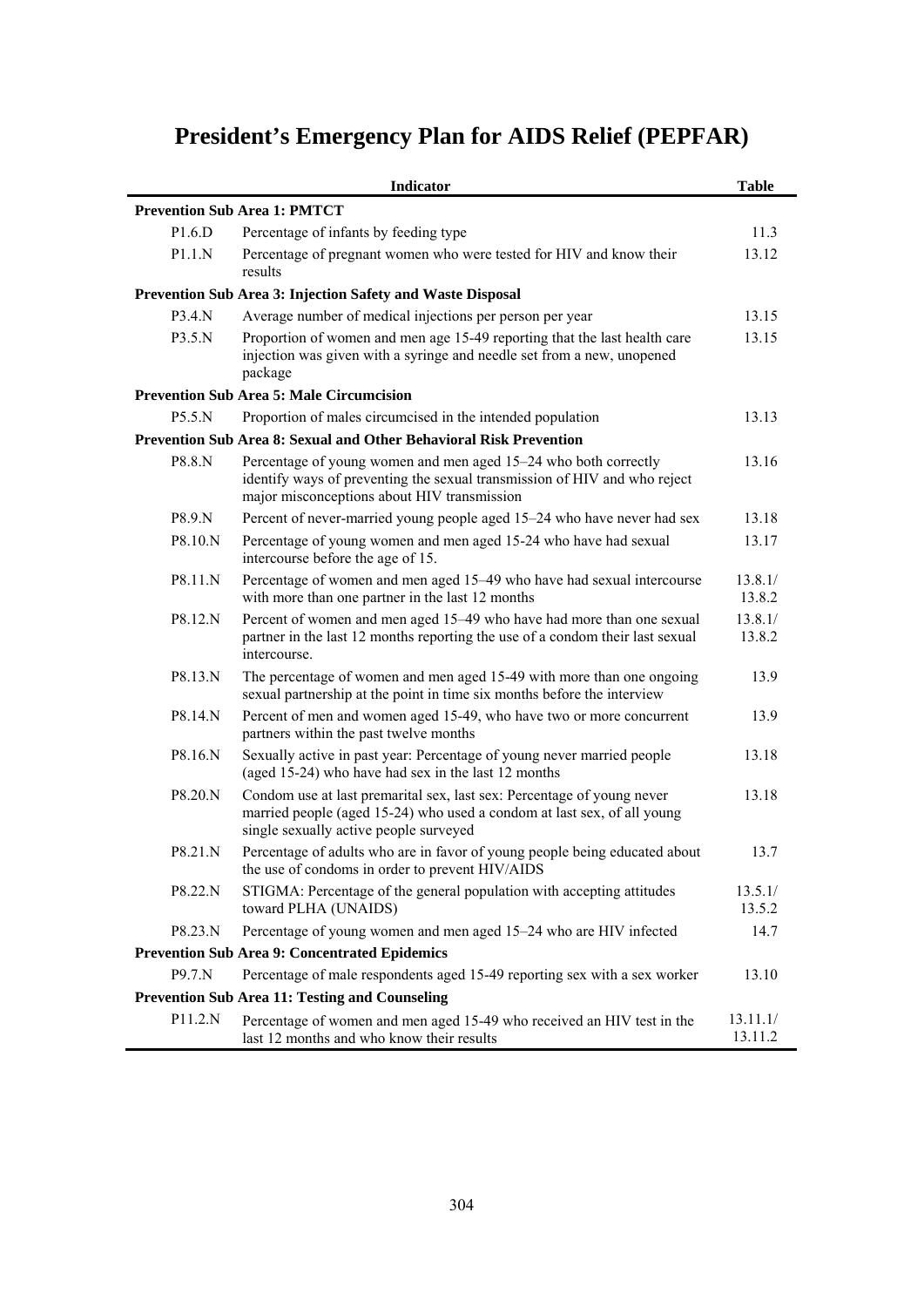|                          | <b>Indicator</b>                                                    | <b>Table</b> |
|--------------------------|---------------------------------------------------------------------|--------------|
| 1. Mortality             |                                                                     |              |
| 1.1                      | Under-five mortality rate                                           | 8.1          |
| 1.2                      | Infant mortality rate                                               | 8.1          |
| 2. Nutrition             |                                                                     |              |
| 2.1a<br>2.1 <sub>b</sub> | Underweight prevalence                                              | 11.1         |
| 2.2a<br>2.2 <sub>b</sub> | Stunting prevalence                                                 | 11.1         |
| 2.3a<br>2.3 <sub>b</sub> | Wasting prevalence                                                  | 11.1         |
| 2.4                      | Children ever breastfed                                             | 11.2         |
| 2.6                      | Exclusive breastfeeding under 6 months                              | 11.3         |
| 2.7                      | Continued breastfeeding at 1 year                                   | 11.3         |
| 2.8                      | Continued breastfeeding at 2 years                                  | 11.3         |
| 2.9                      | Predominant breastfeeding under 6 months                            | 11.3         |
| 2.10                     | Duration of breastfeeding                                           | 11.4         |
| 2.12                     | Introduction of solid, semi-solid or soft foods                     | 11.3         |
| 2.13                     | Minimum meal frequency                                              | 11.6         |
| 2.15                     | Milk feeding frequency for non-breastfed children                   | 11.6         |
| 2.17                     | Vitamin A supplementation (children under age 5)                    | 11.8         |
| 3. Child Health          |                                                                     |              |
| 3.1                      | Tuberculosis immunization coverage                                  | 10.2         |
| 3.2                      | Polio immunization coverage                                         | 10.2         |
| 3.3                      | Immunization coverage for diphtheria, pertussis and tetanus (DPT)   | 10.2         |
| 3.4                      | Measles immunization coverage                                       | 10.2         |
| 3.7                      | Neonatal tetanus protection                                         | 9.4          |
| 3.8                      | Oral rehydration therapy with continued feeding                     | 10.9         |
| 3.9                      | Care-seeking for suspected pneumonia                                | 10.5         |
| 3.10                     | Antibiotic treatment of suspected pneumonia                         | 10.5         |
| 3.12                     | Household availability of insecticide-treated nets (ITNs)           | 12.1         |
| 3.13                     | Households protected by a vector control method                     | 12.2         |
| 3.14                     | Children under age 5 sleeping under any type of mosquito net        | 12.5         |
| 3.15                     | Children under age 5 sleeping under insecticide-treated nets (ITNs) | 12.5         |
| 3.16                     | Malaria diagnostics usage                                           | 12.8         |
| 3.17                     | Anti-malarial treatment of children under 5 the same or next day    | 12.8         |
| 3.18                     | Anti-malarial treatment of children under age 5                     | 12.8         |
| 3.19                     | Pregnant women sleeping under insecticide-treated nets (ITNs)       | 12.6         |
| 3.20                     | Intermittent preventive treatment for malaria                       | 12.7         |

## **MICS4 Indicators**